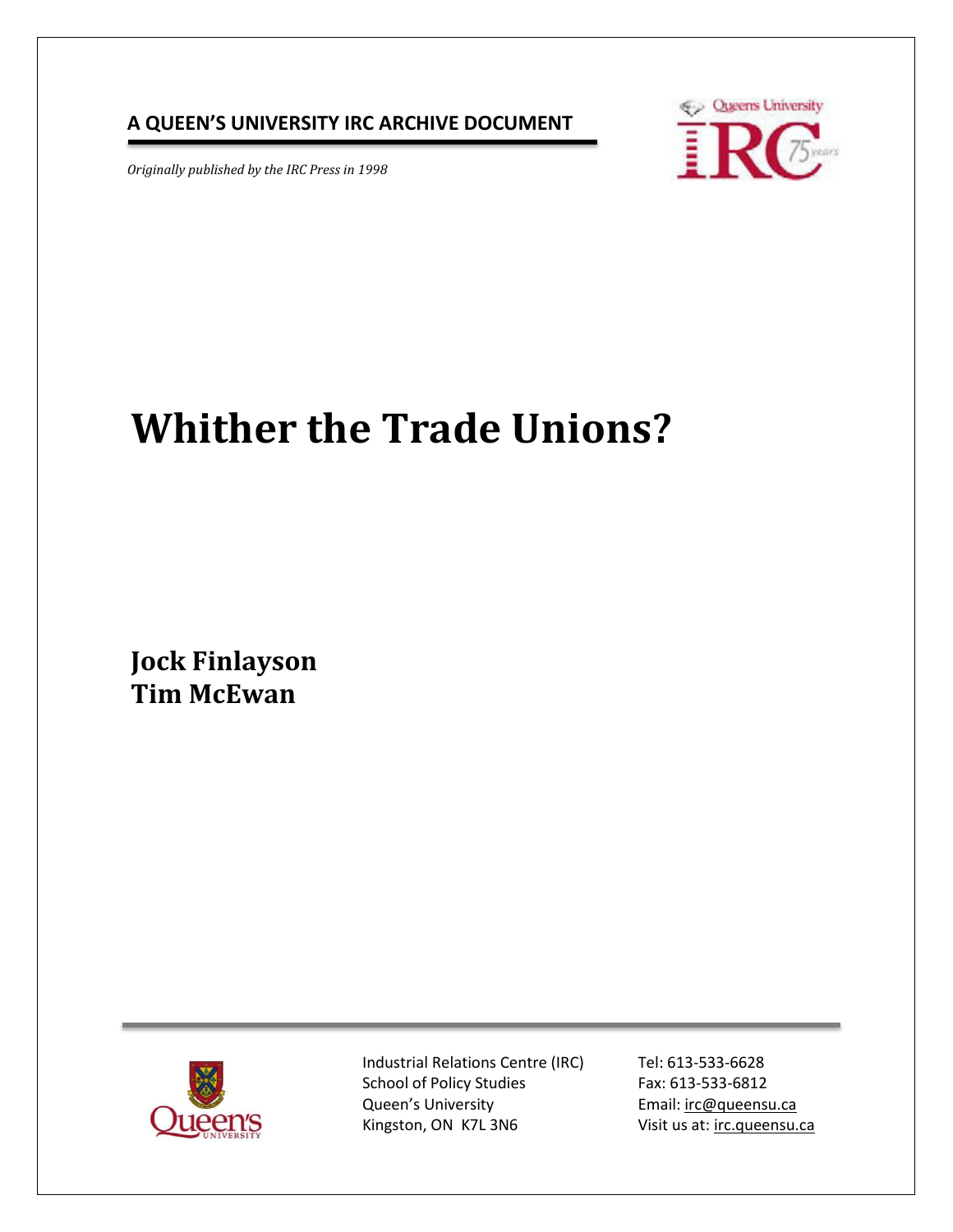The trade union movement in Canada, as in many other industrial countries, is in the throes of change. Among other things, it is grappling with pressures stemming from the rapid pace of economic and technological change as well as shifts in business practices, employment patterns and social attitudes. This report briefly examines some of the challenges facing trade unions on the eve of the new millennium.

# **The Global Picture**

A number of trends are altering the external environment for trade unions in Canada and other industrial countries: new technologies; the globalization of product and capital markets; falling trade barriers; deregulation of key industry sectors; and shifts in both the occupational structure of employment (especially the increasing role of professional, managerial and skilled technical workers) and the nature of work (e.g. rapid growth of services employment, self-employment, and 'contingent' employment).

A glance at the evolution of international union density ratios—which measure the proportion of a country's paid workers who belong to trade unions—portrays a mixed picture. According to data collected by the OECD, between 1980 and 1994 five industrial countries experienced an increase in the proportion of paid workers in unions, 13 had decreases (in some cases quite sizable), and one saw no change (OECD 1997).

The overall pattern, however, points to declining unionization in most industrial countries. Several factors help to explain this trend.

The first is changes in the distribution of employment by [industry. Net](http://industry.net/) job creation is now heavily concentrated in service industries. The share of economy-wide employment in manufacturing and primary industries has dwindled since the late 1960s, and is not expected to rise in the foreseeable

future. Service industries currently account for between 60 and 70 percent of all jobs in most OECD countries (in Canada and the U.S., the figure is closer to 75 percent).<sup>1</sup> Except for transportation, public administration and other government-financed services (health care and education), unions have generally failed to make major inroads into the service sector. Firms that produce services are harder for unions to organize, and their employees often evince little interest in unions.

### **Continuing Trends?**

- Changing industry distribution of employment
- Well-educated 'knowledge' workers
- Work force diversity
- Reengineering
- Outsourcing
- Decentralized wage-setting systems

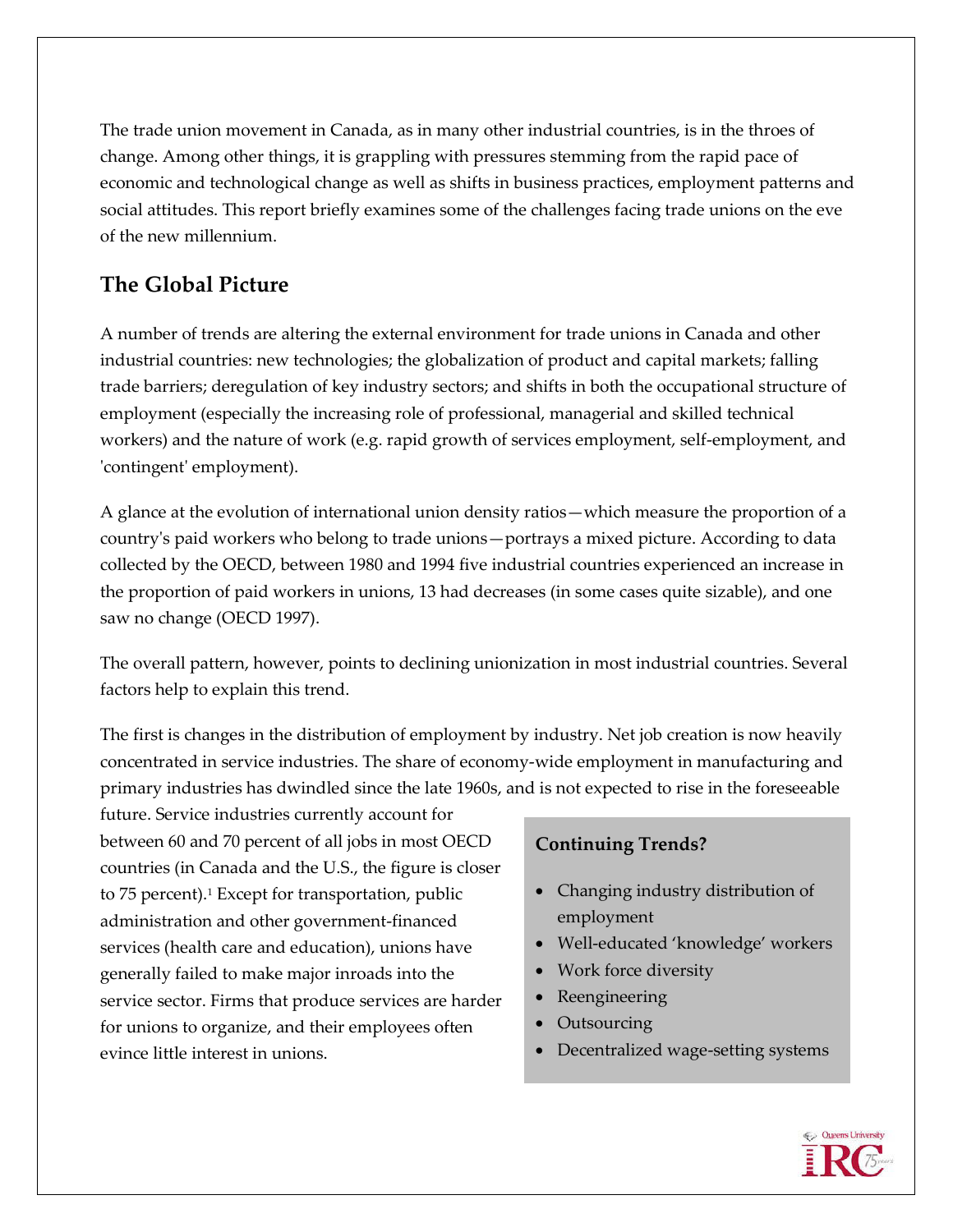A second, closely related trend is the steadily rising share of the employed labour force made up of welleducated and highly-skilled 'knowledge' workers. Knowledge workers often have little experience or affinity with trade unions. Compared to the population as a whole, they tend to have more education, higher incomes, more lexible career paths, and a greater appetite for ongoing educational/skill upgrading. Outside of the broad public sector (e.g., the civil service, health care and education), unions have had limited success organizing knowledge workers. Research in

#### **New Approaches?**

- Organize in non-traditional sectors
- Form alliances for collective political influence
- Promote cooperation among unions at the international level
- Add value for members
- Retain linkages with former members

Sweden suggests that well-educated white collar workers' waning interest in trade unions can be attributed to their inherent satisfaction with the content of their jobs (Onley 1996, 10).

A third trend that poses challenges for trade unions is the increasing diversity of the work force. Unions in several industrial countries have found it difficult to organize groups of workers whose numbers have been growing at above average rates—e.g., women, youth, part-time employees, contract employees, and other workers engaged in `contingent' employment (International Labour Organisation 1998, 6-9). Unions in Canada have now made it a priority to organize industries where high concentrations of workers fall into these groups. Given their traditional focus on full-time 'standard' employment, it is perhaps not surprising that unions have been slow to respond to the proliferation of 'contingent work.' In some countries, they have lobbied to reduce the amount of contingent work by securing changes in government legislation and/or collective agreements. Although the preference for full-time jobs is understandable, contingent workers may represent a major new source of potential union members (Onley 1996, 23).

There has also been a significant reengineering of jobs and production processes over the past decade. More jobs are now multi-skilled, flexible, and involve extensive interaction between employees, suppliers and customers. This has led to a broadening of job classifications, an upskilling of many jobs, and greater employee empowerment (International Labour Organisation 1998, 95). There has also been an associated move to flatter organizational hierarchies and more worker autonomy. These developments are frequently at odds with the traditional paradigm of employer-employee relations in unionized workplaces.

The fact that companies are putting more emphasis on outsourcing also complicates life for trade unions. Outsourcing not only reduces direct employment in larger (often unionized) organizations, it has also been an important factor fueling the growth of small and mid-sized enterprises (SMEs). In Canada, more than half of all private sector paid workers are now employed by small businesses

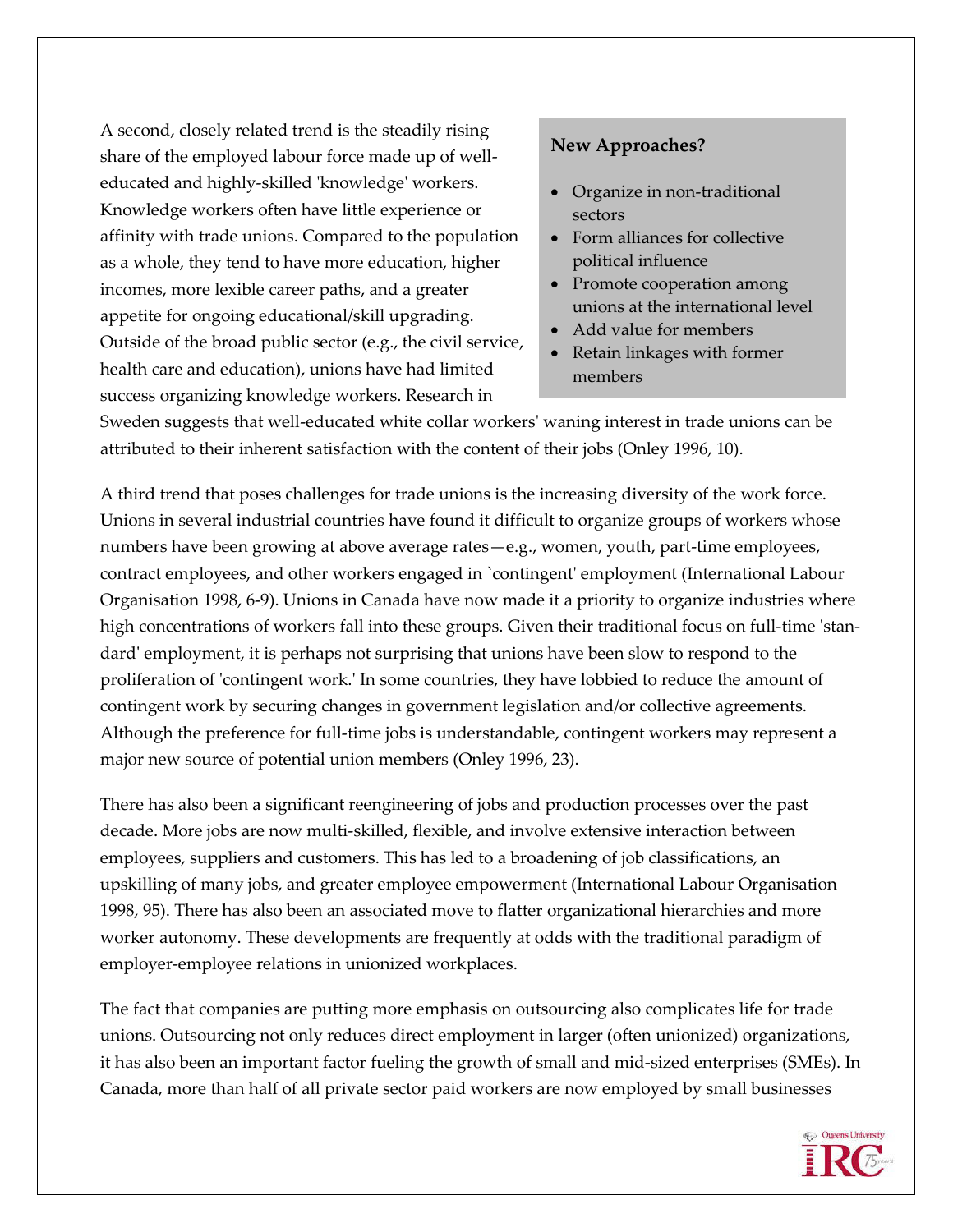(defined as firms with fewer than 100 employees). The SME sector is difficult for unions to organize and service; in most OECD countries, they have had only modest success in penetrating this expanding part of the economy. The international data show that the incidence of unionization is positively correlated with plant size. It's obviously easier and cheaper for a union to organize a single 1000-worker plant than 100 ten-worker plants. As average plant size has declined, there has been downward pressure on union density ratios in some parts of the private sector. Analysts are virtually unanimous in predicting that employment growth in the future will be concentrated among smaller enterprises. This is not an auspicious forecast from the standpoint of trade unions worried about protecting their existing position or enlarging their 'market share' (International Labour Organisation 1998, 87).

Finally, unions historically have been most successful in jurisdictions with centralized wage-setting systems. As these erode, however, unions typically lose influence—both within the industry sectors affected and more generally. Sweden, Italy, France, and New Zealand have all retreated from highly centralized bargaining systems. Although industry-wide bargaining never took hold in North America in the same way as in parts of Europe, it has become even less prevalent in Canada and the United States in the 1990s.

Unions are far from paralyzed in the face of these structural challenges. In most OECD countries, they are pushing forward with campaigns to organize in non-traditional sectors (often, this is accompanied by efforts to lobby governments to pass legislation that will help them achieve this goal). Alliances are being forged with other domestic constituencies who share the unions' general philosophical orientation, in the hope of strengthening their collective political influence. There is also evidence of greater cooperation among unions at the international level; in many ways this represents a logical response to the realities of globalization, freer trade, and the growing economic power of transnational corporations.

Unions are also devising new ways to add value for their members. For example, there is a stronger focus on supplementary benefits and advisory services on work-related subjects (legal, social security, taxation, careers, retraining and the negotiation of individual employment contracts). Some British trade unions offer discounts on loans, insurance premiums and credit cards, while in other cases unions run their own travel agencies or retirement homes (International Labour Organisation 1998, 31). Certain unions now offer reduced prices on a range of products through centrally negotiated contracts—e.g., discounted car insurance, house insurance, access to various services at a reduced rate. The availability of such extended benefits may help to persuade workers reluctant to join unions to do so. Unions are even exploring options to retain linkages to former members when the latter move to nonunion jobs. The AFL-CIO in the United States, for example, is considering a scheme that would give former members 'associate membership' status contingent on the payment

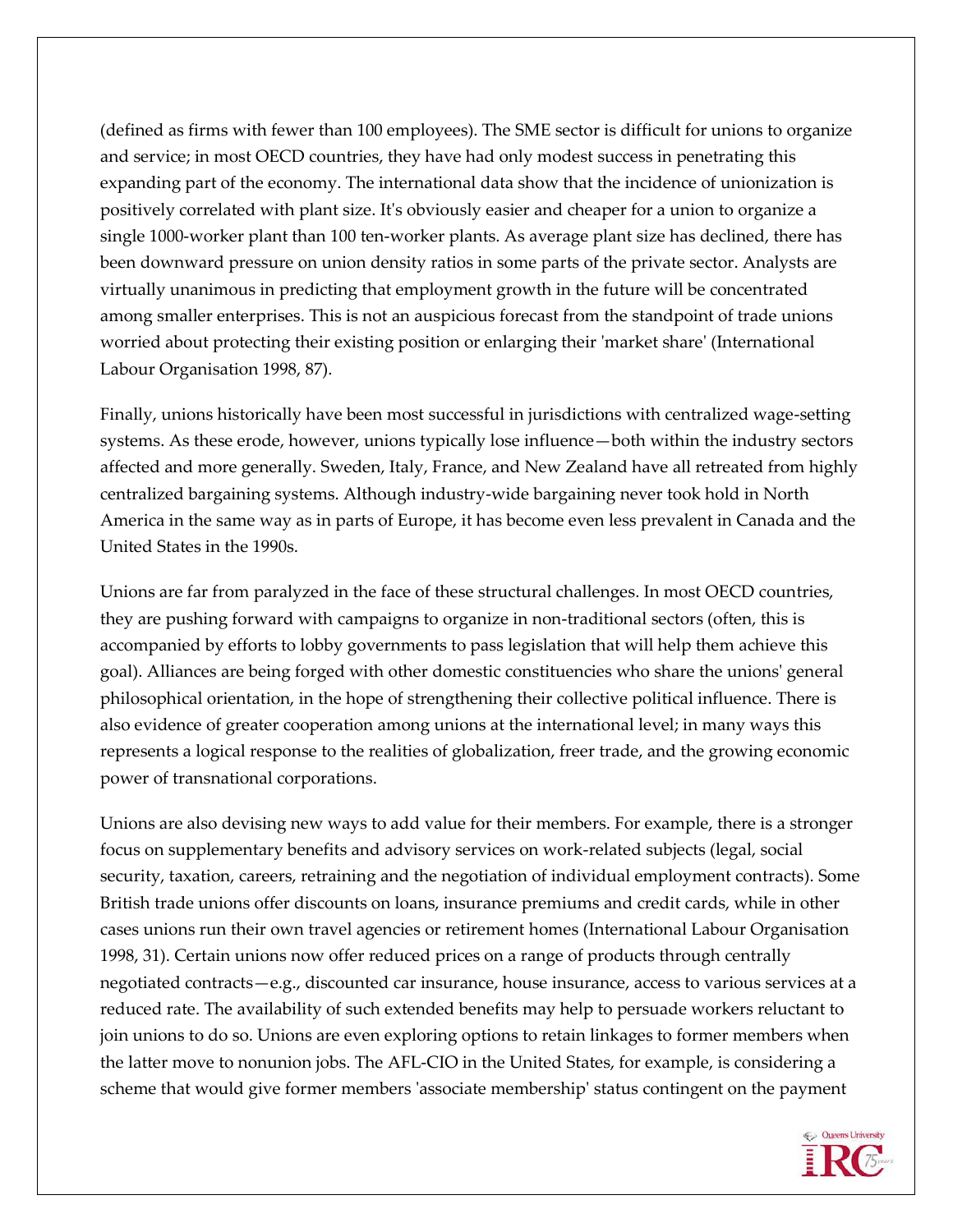of partial union dues. In exchange, the union would permit the associate members to access various union-sponsored services.

## **Unions in Canada: Some Key Trends<sup>2</sup>**

As of 1997, fewer than one-third of all paid workers in Canada belonged to a trade union.<sup>3</sup> The national union density ratio has actually been quite stable over the past three decades (see Table 1). However, it now appears to be falling, as employment increasingly shifts to service industries and the small business sector, as various forms of contingent work proliferate, and as many large organizations continue to outsource non-core activities.

The composition of the Canadian union movement has changed markedly over time. In 1967, approximately four-fifths of Canadian union members were men; today, fully 45 percent are women. Since 1967, union density among paid female workers has almost doubled, while in the case of paid male workers it has dropped by almost 9 percentage points. Fewer Canadian union members now belong to internationally affiliated unions. In 1962, about two thirds were members of unions headquartered outside of Canada; today, only 30 percent belong to such international unions.

#### **Table 1**

#### **Union Membership and Density in Canada**

**Union Membership ('000) Union Density\* (%)**

|        | <b>Both</b><br><b>Sexes</b> | Men  | Women | <b>Both</b><br><b>Sexes</b> | Men  | Women |
|--------|-----------------------------|------|-------|-----------------------------|------|-------|
| 1967   | 2056                        | 1654 | 402   | 33.2                        | 40.9 | 15.9  |
| 1972   | 2355                        | 1780 | 575   | 31.9                        | 37.9 | 21.4  |
| 1977   | 2785                        | 2003 | 781   | 31.2                        | 37.4 | 22.6  |
| 1982   | 2997                        | 2016 | 981   | 31                          | 37.8 | 24    |
| 1987   | 3614                        | 2261 | 1353  | 32                          | 36   | 27    |
| 1992   | 3809                        | 2216 | 1587  | 33.2                        | 36.1 | 29.8  |
| 1997** | 3547                        | 1949 | 1598  | 31.1                        | 32.4 | 29.6  |

Source: Statistics Canada. *Perspectives on Labour and Income* (Winter 1997)

\*Union Density is the ratio of the number of employees who belong to a union to the number of paid employees.

\*\*Average for the January-September 1997 period

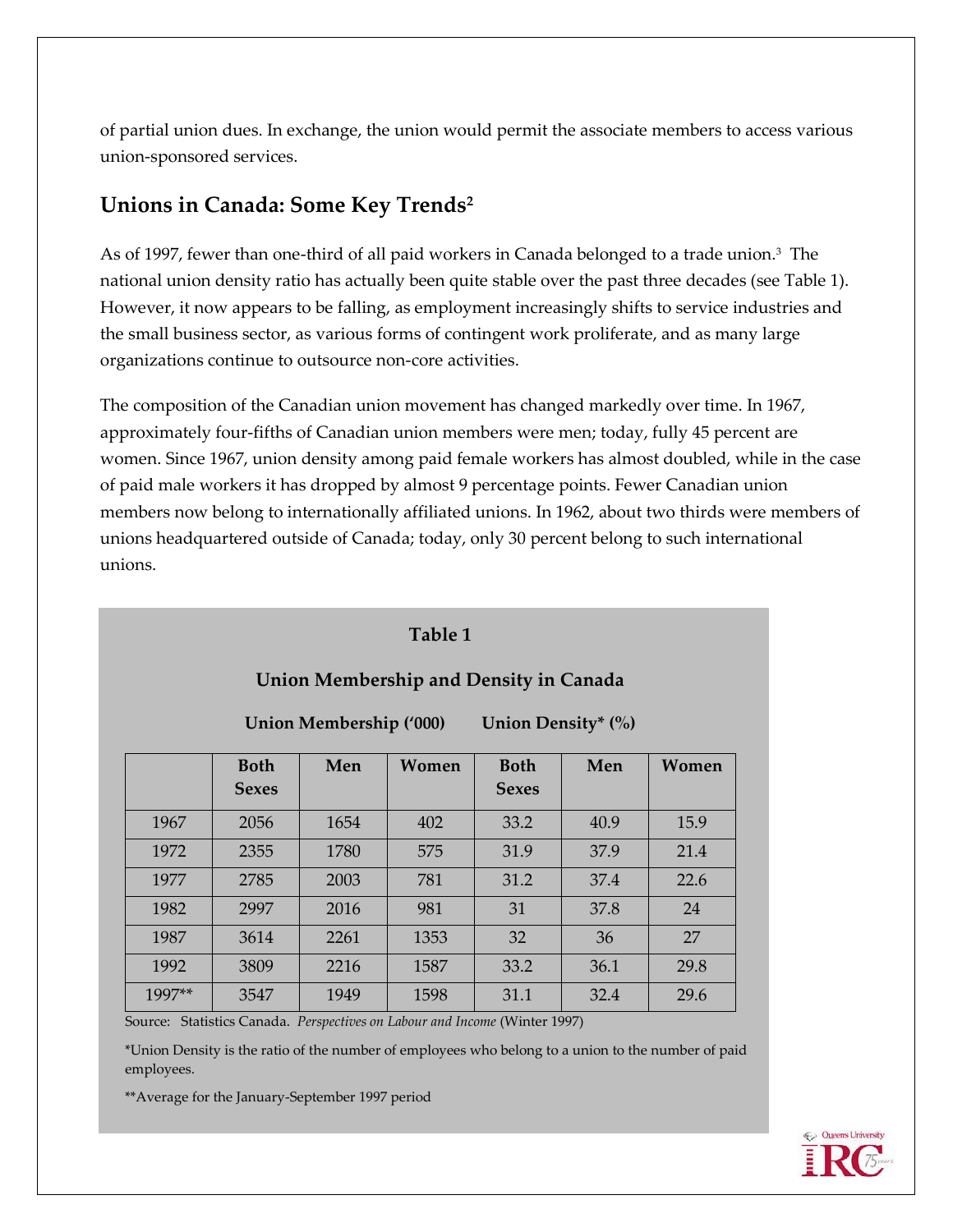It is striking to observe that the incidence of unionization is more than three times higher among public sector workers than among those in the private sector-73 percent in the Canadian public sector, versus 22 percent in the private sector (see Table 2). Put another way, while public sector workers represent only 18 percent of the paid work force, they account for more than 40 percent of all Canadian union members. As summarized in Table 3, paid employees in public administration have the highest rate of unionization (65 percent), followed by those in utilities (62 percent) and transportation, communication and storage (44 percent). Workers in agriculture (2 percent) and the various industries that make up the finance, insurance and real estate sector (9 percent) are least likely to belong to a union. In manufacturing and construction, which once had high unionization rates, density ratios today are closer to the average for all industries.

A few other interesting features of the contemporary union movement in Canada include the following:

- Unionization is more common among older workers. Only 11 percent of paid workers aged 15-24 are unionized, compared to 35 percent of those ages 25 to 54. Workers aged 45-54 are most likely to be unionized (44.1 percent)—a finding which is consistent with the observed relatively high unionization rates among aging blue-collar and public sector workers.
- Workers with full-time jobs are one-and-a-half times more likely to belong to a union than workers who are employed part time (33 percent versus 22 percent).
- Blue-collar workers are still more likely than their white-collar counterparts to be part of a union. Although the unionization rate among white-collar workers (29 percent) is slightly below that for all paid workers, the rate for professional white-collar workers (49 percent)—a category dominated by teachers, social workers, and health care workers—is the highest among all occupational groups, blue- and white-collar alike.
- As noted previously, the international evidence shows that union density is positively correlated with firm size in most countries, and Canada is certainly no exception. Union density ratios range from 12 percent in firms with fewer than 20 employees to 58 percent in those with more than 500 employees.
- There is also a link between union density and employee job tenure. Membership in unions is least common among workers with job tenure of 12 months or less (13 percent are unionized), and most common among those with job tenure of over 14 years (58 percent). Again, this gap partly reflects relatively high rates of unionization among older, blue-collar and public sector employees.
- The incidence of unionization varies by province (see Table 4) due to differences in industrial structures, labour laws, and traditions. Paid workers in Newfoundland are most likely to belong to a union, followed by those in Quebec. Manitoba (35 percent), BC (34 percent), and Saskatchewan (34 percent) have union density ratios slightly above the national average, while

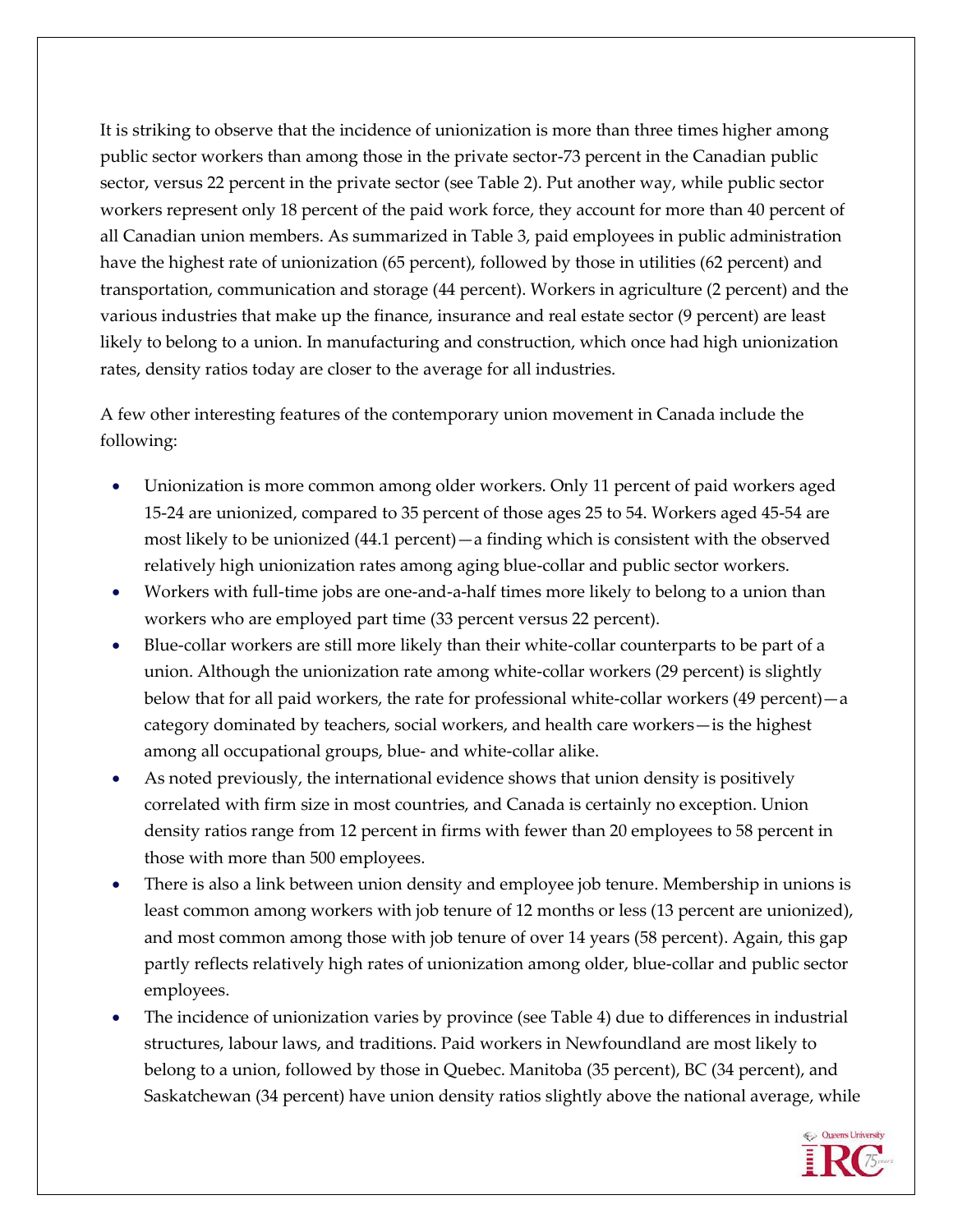Ontario and the three remaining Atlantic provinces are below the Canadian average. Alberta has the lowest proportion of unionized workers in the country (22 percent) (Akyeampong 1997, 48).

Notwithstanding the rise over time in the absolute number of unionized workers, the Canadian union density ratio has stagnated since the late 1970s, fallen since 1992, and may now be in the midst of a longer-term gradual decline. Fundamental to this trend is the fact that employment is growing much faster in service-producing industries and the small business sector than in goods-

| Table 2                                |          |            |               |  |  |  |  |
|----------------------------------------|----------|------------|---------------|--|--|--|--|
| <b>Canadian Union Members Selected</b> |          |            |               |  |  |  |  |
| <b>Characteristics 1997</b>            |          |            |               |  |  |  |  |
|                                        | Total    | Union      |               |  |  |  |  |
|                                        | Employed | Membership |               |  |  |  |  |
|                                        |          |            | Total Density |  |  |  |  |
|                                        | '000     | '000       | $\%$          |  |  |  |  |
| <b>Total</b>                           | 11414    | 3547       | 31.1          |  |  |  |  |
| <b>Public/Private Sector</b>           |          |            |               |  |  |  |  |
| Public                                 | 2070     | 1501       | 72.5          |  |  |  |  |
| Private                                | 9345     | 2045       | 21.9          |  |  |  |  |
| Sex                                    |          |            |               |  |  |  |  |
| Men                                    | 6010     | 1949       | 32.4          |  |  |  |  |
| Women                                  | 5404     | 1598       | 29.6          |  |  |  |  |
| Age                                    |          |            |               |  |  |  |  |
| 15 to 24                               | 1888     | 202        | 10.7          |  |  |  |  |
| 25 to 54                               | 8640     | 3029       | 35.1          |  |  |  |  |
| $25 - 44$                              | 6350     | 2019       | 31.8          |  |  |  |  |
| 45-54                                  | 2289     | 1009       | 44.1          |  |  |  |  |
| 55 and                                 | 887      | 317        | 35.7          |  |  |  |  |
| over                                   |          |            |               |  |  |  |  |
| <b>Work Status</b>                     |          |            |               |  |  |  |  |
| Full-                                  | 9336     | 3096       | 33.2          |  |  |  |  |
| Time                                   |          |            |               |  |  |  |  |
| Part-                                  | 2079     | 451        | 21.7          |  |  |  |  |
| Time                                   |          |            |               |  |  |  |  |
| Source: Statistics Canada              |          |            |               |  |  |  |  |

producing industries or within the large enterprise sector of the Canadian economy. The union density ratio undoubtedly would have dropped more sharply than shown in Table **1** were it not for the addition to union ranks of enormous numbers of public sector workers since the late 1960s. Indeed, arguably the single biggest success of the Canadian union movement since the Second World War has been its deep penetration into all parts of the broad public

| Table 3<br>Union Density in Canada by Industry, 1977 |                           |  |  |  |
|------------------------------------------------------|---------------------------|--|--|--|
| Industry                                             | Density $\left(\%\right)$ |  |  |  |
| Goods-producing industries                           | 31.8                      |  |  |  |
| Agriculture                                          | 2.2                       |  |  |  |
| Other primary                                        | 28.5                      |  |  |  |
| Manufacturing                                        | 33.2                      |  |  |  |
| Construction                                         | 26.6                      |  |  |  |
| <b>Utilities</b>                                     | 62.1                      |  |  |  |
| Service-producing industries                         | 30.8                      |  |  |  |
| Transportation, communication                        | 44 1                      |  |  |  |
| and storage                                          |                           |  |  |  |
| Trade                                                | 11.9                      |  |  |  |
| Finance, insurance and real estate                   | 9.4                       |  |  |  |
| Community, business and                              | 33.8                      |  |  |  |
| personal services                                    |                           |  |  |  |
| <b>Public Administration</b>                         | 66.5                      |  |  |  |
| Source: Statistics Canada                            |                           |  |  |  |

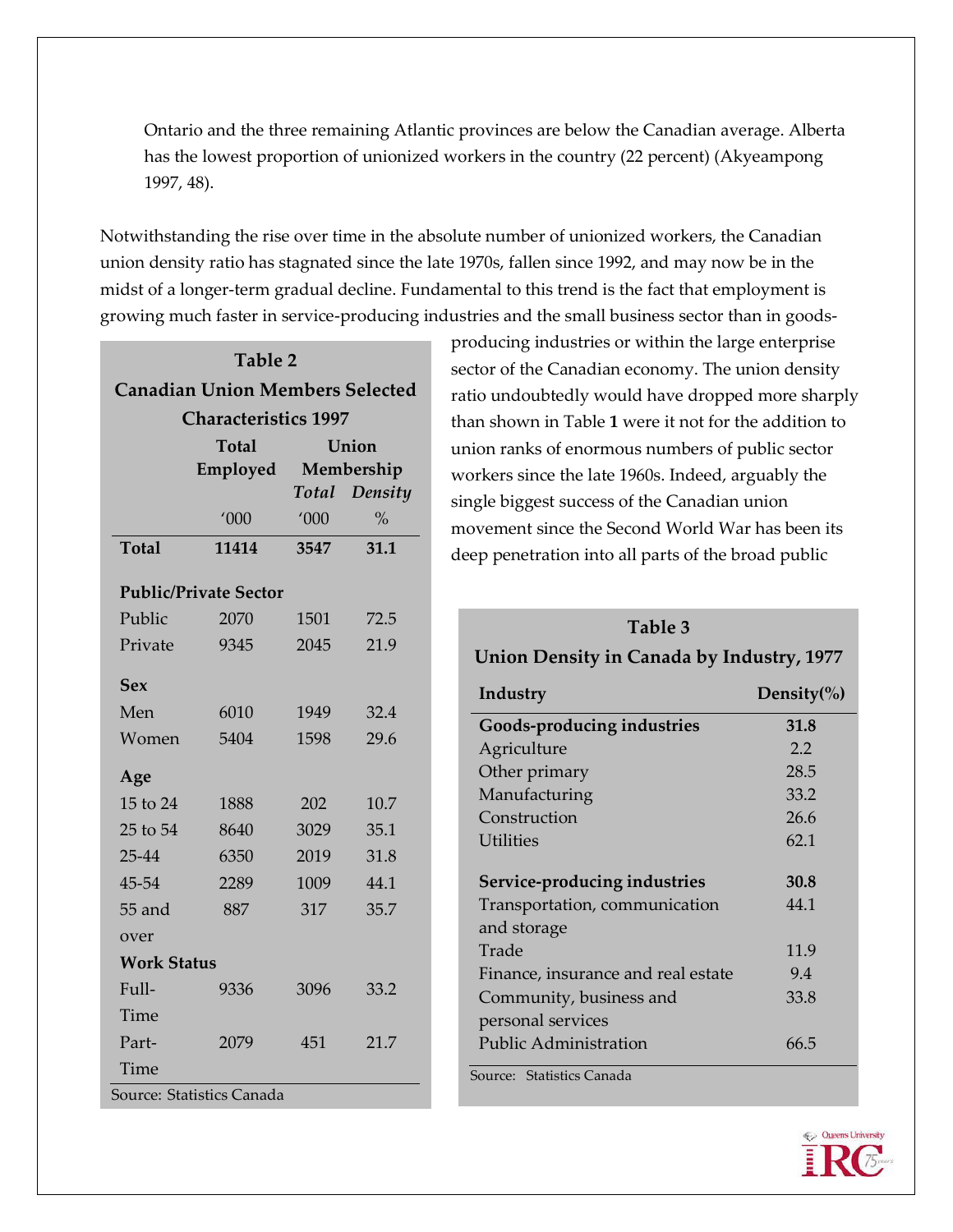sector—a 'success' that has been aided and abetted by governments of all political stripes.

## **Conclusion**

Even though the world in which they now operate is less favourable to their interests than that which existed two or three decades ago, trade unions are not going to disappear. In most industrial countries, they have shown themselves to be resilient institutions. In Canada, unions have displayed an ability to adapt to changing circumstances—e.g., through merger activity, new organizing techniques, and modifications in their workplace bargaining agendas. Faced with stagnating membership bases in their traditional industries, some unions are making concerted efforts to organize in non-traditional industries—nursing homes, security guards, retail clerks, etc. They are also entering into mergers in order to limit inter-union conflict and advance the larger union cause. The example of the Communication, Energy and Paperworkers Union—comprised of three once-rival unions that joined together in 1992—is illustrative of the trend.

Union bargaining strategies and operating principles that may have made sense in Canada's onceprotected and insular economy have lost much of their relevance in today's increasingly global, flexible and knowledge-based economy. To achieve success in the future, unions will have to let go of outmoded notions of 'demarcation and control,' and adopt a positive attitude toward workermanagement cooperation to improve competitiveness and employee empowerment and selfdirection. As one author has noted, to remain relevant they must become more innovative, look less to government for solutions to their problems, and overcome their 'grief for lost Utopias' (Dieter

Schultz, General Secretary of the German Confederation of Trade Unions, as cited in Onley1996, 91).

#### **Table 4**

**Union Density by Province 1997** 

Trade unions are being buffeted by enormous structural and attitudinal changes which threaten their long-term effectiveness and viability. Regardless of how Canadian unions respond to these challenges, their influence and presence within the Canadian private sector will probably continue to diminish. A combination of aboveaverage employment growth in service industries and small business, continued downsizing and outsourcing by larger organizations, and weak growth in public sector employment, is likely to push the overall Canadian union density ratio below 30 percent—and the ratio in the private sector to significantly less than 20 percent—by the first half decade of the next century.

| Province                  | Density $\left(\%\right)$ |  |  |
|---------------------------|---------------------------|--|--|
| Newfoundland              | 39.3                      |  |  |
| Prince Edward             | 26.7                      |  |  |
| Island                    |                           |  |  |
| Nova Scotia               | 28.6                      |  |  |
| New Brunswick             | 28.0                      |  |  |
| Quebec                    | 37.4                      |  |  |
| Ontario                   | 27.9                      |  |  |
| Manitoba                  | 34.9                      |  |  |
| Saskatchewan              | 33.6                      |  |  |
| Alberta                   | 22.3                      |  |  |
| <b>British Columbia</b>   | 34.4                      |  |  |
| Source: Statistics Canada |                           |  |  |